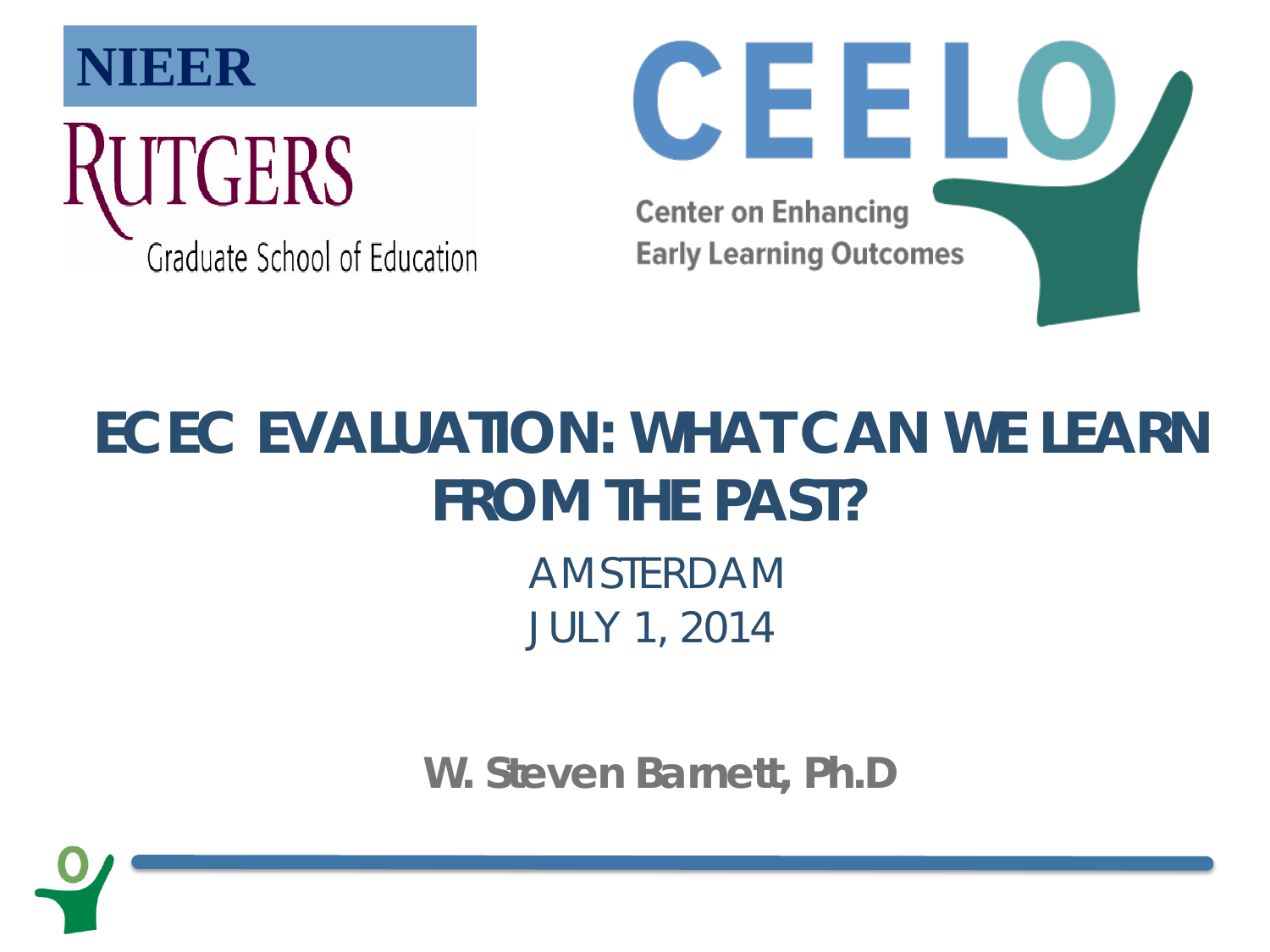

NATIONAL INSTITUTE FOR EARLY EDUCATION RESEARCH

#### **To Maximize Policy of Research and Evaluation**

- Strategy: a high level plan to accomplish a specific goal usually over a long period of time
- Descriptive studies--where are we, where are we going? – How good are services? How are children and families doing?
- Causal studies--what are the results, why did they happen?
	- You need a clear counterfactual
- Integrate research, practice and policy
	- Objectivity comes from design not distance
- Plan communications from the beginning & invest in them
- Be honest--learn as much from failure as success, GPS
	- Even Start, Early/Head Start, Abbott Pre-K (1st 5)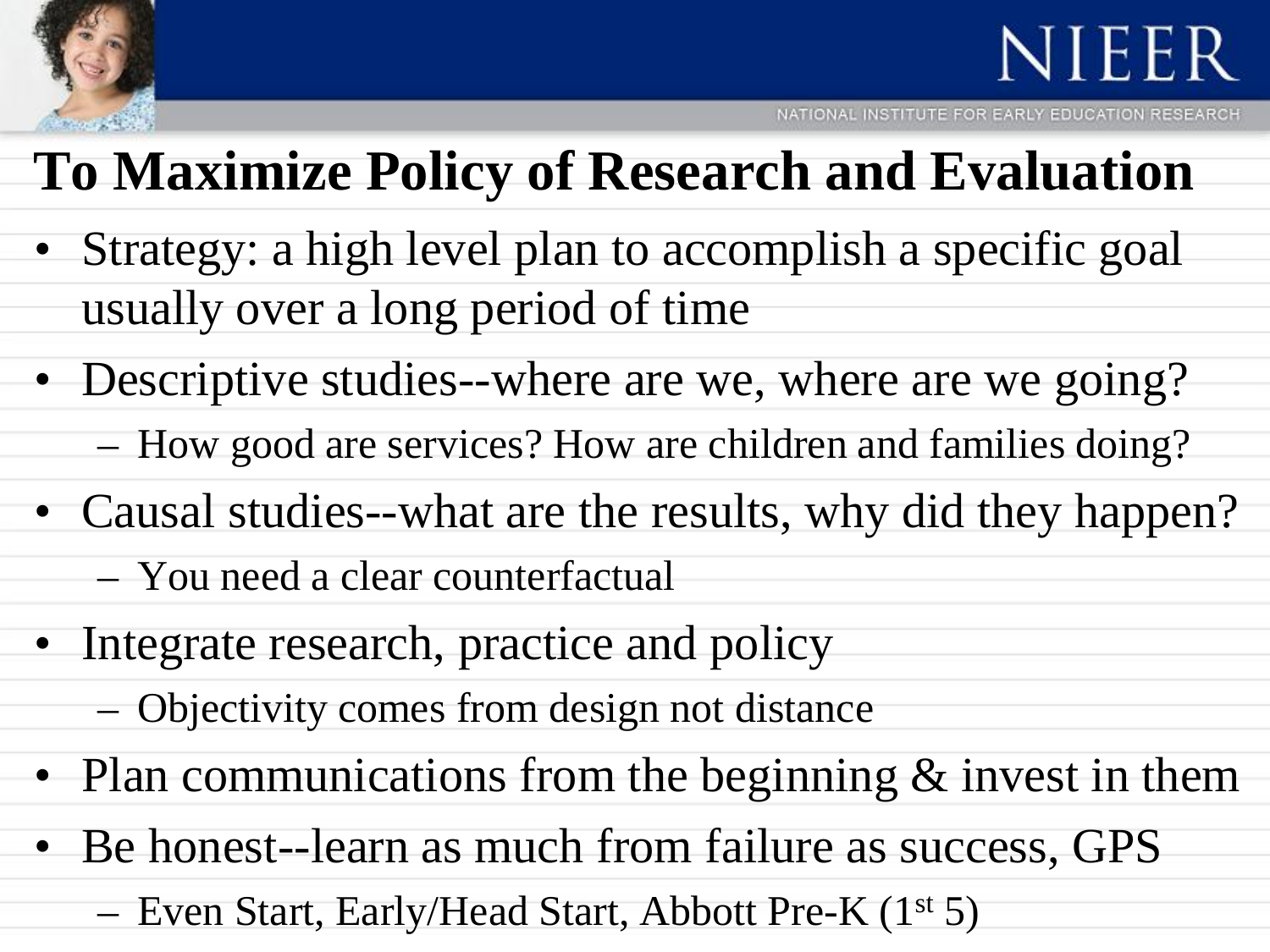

NATIONAL INSTITUTE FOR EARLY EDUCATION RESEARCH

### **Why is the Perry Preschool Study So Influential?**

- **1) Audacity**
- **2) Simplicity**
- **3) Intensity**
- **4) Validity**
- **5) Materiality**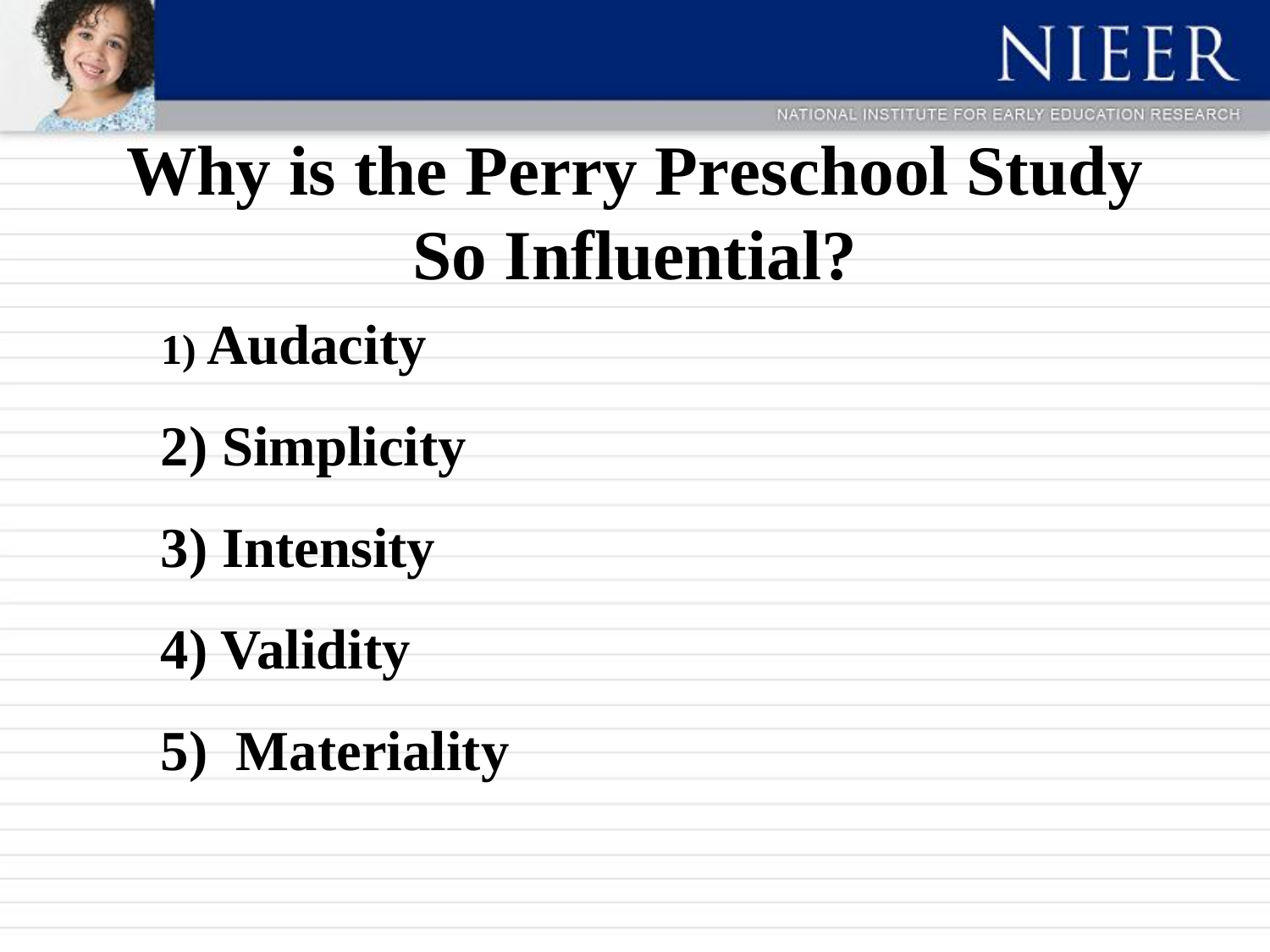



## **Audacity**

- A public school administrator conducting a *true experiment*
- Creating a half-day preschool in the public school beginning at age 3 in 1962
- Believing that student progress could be dramatically changed for very low income African American children
- "Someone had to run the first 4 minute mile"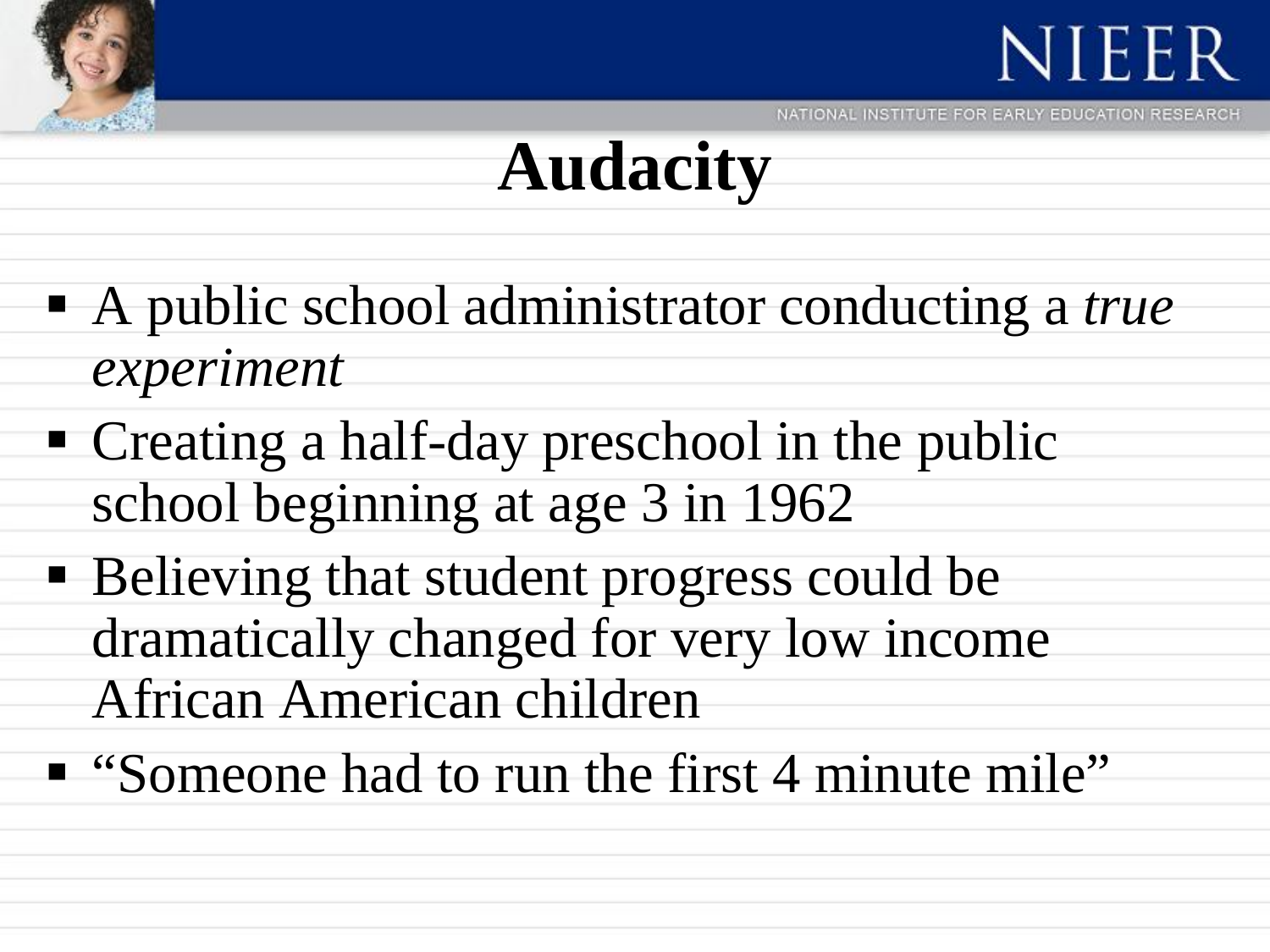



# **Simplicity**

- An experiment with two groups
- **Focused on** *educating* the child
- At each follow-up all results presented in a short monograph
- **Extensive use of graphics to present results**
- $\blacksquare$  \$7 to 1 (age 27)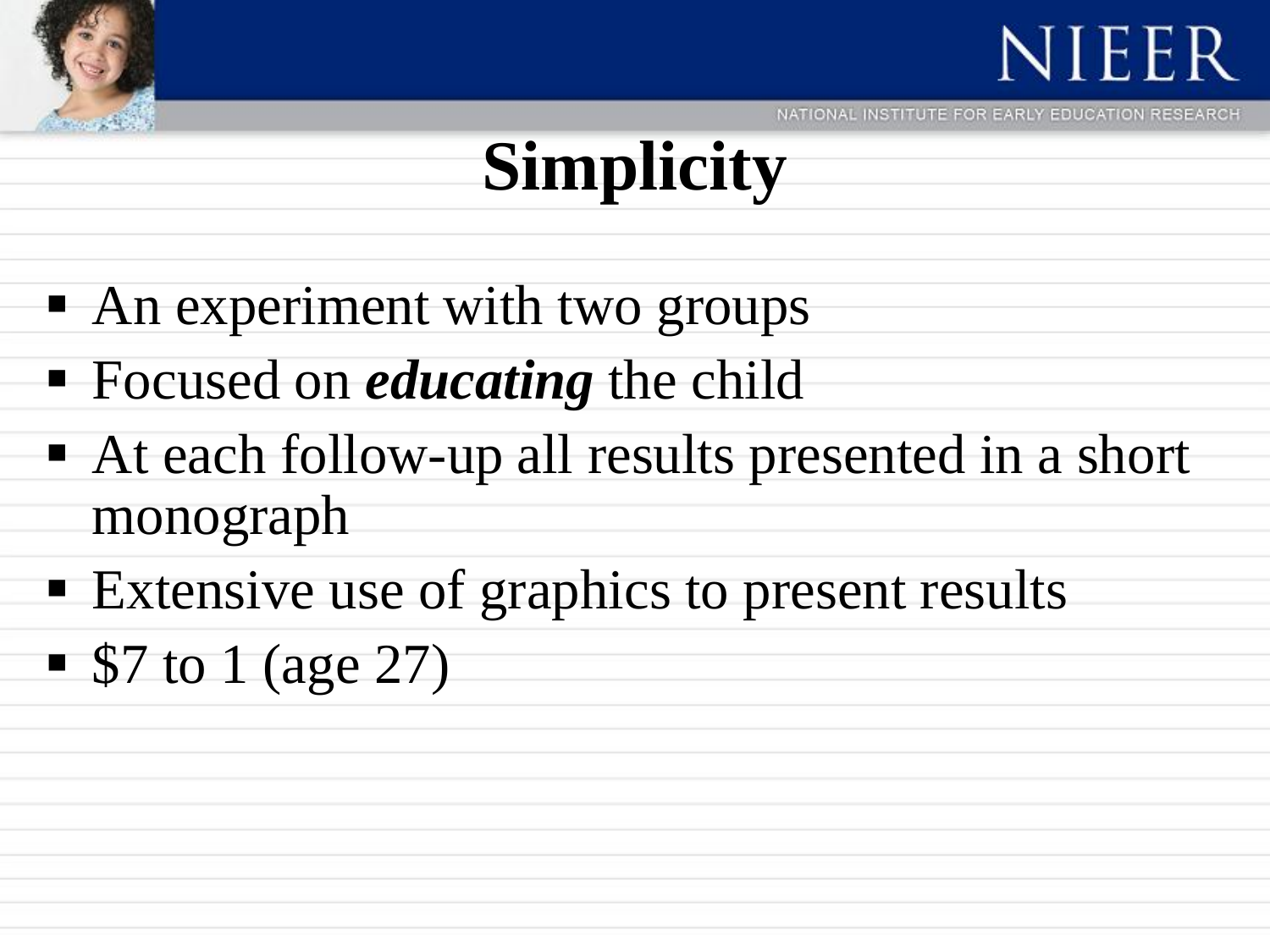



### **Intensity**

- Program
	- One highly qualified teacher per 6 children
	- **Learning community focused on teaching**
- Research
	- Extensive data on program, children and families
	- **Broad and deep measurement of outcomes in** multiple domains with frequent follow-up
	- **Ninimal attrition**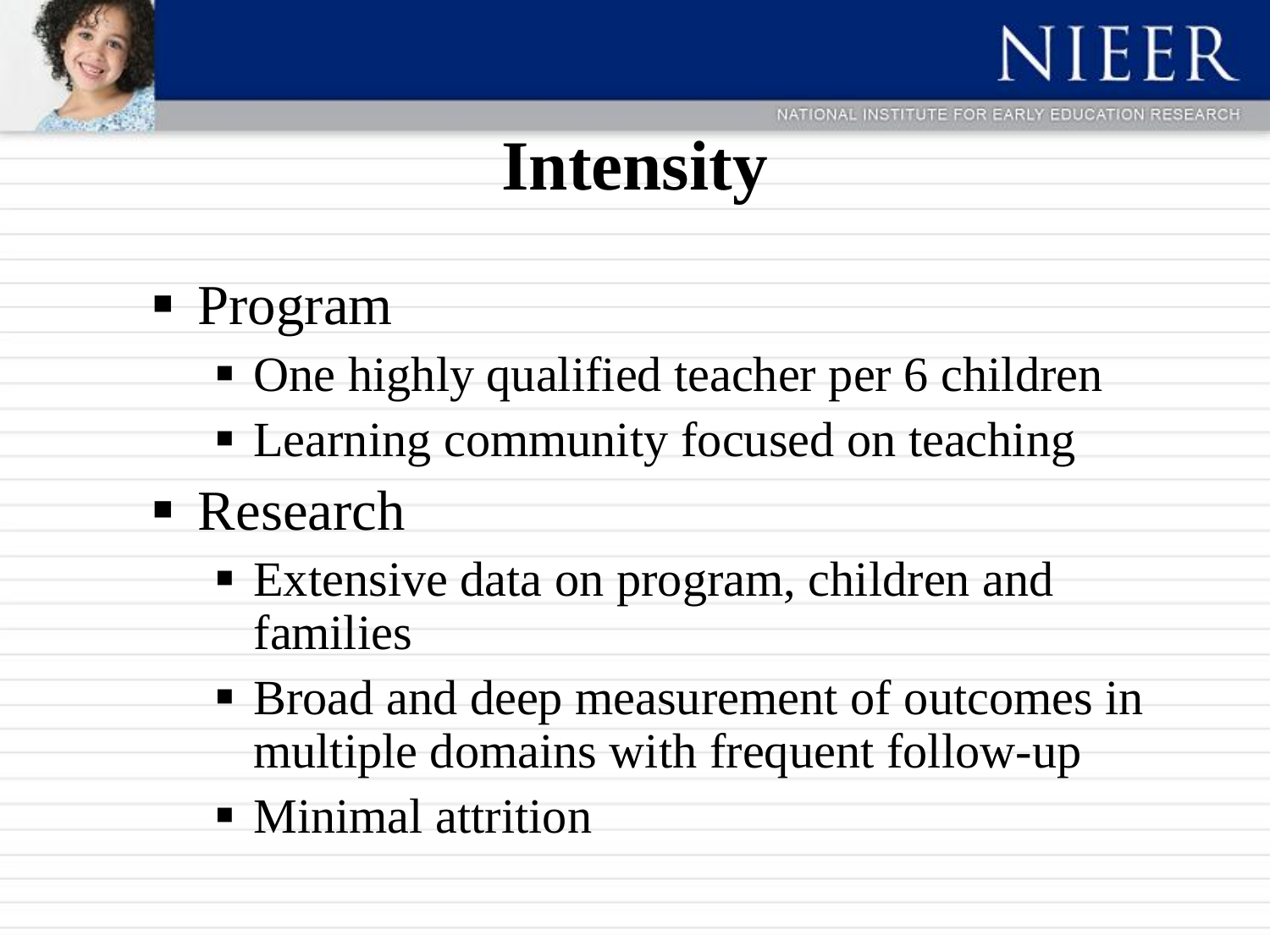



## **Validity**

- Strong basis for "truth" claims: RCT with minor exceptions—no field study is perfect--and information on *what and how*
- Researchers and program developers were part of the same team and key researchers were experts in practice
- Many statistical controls, measures of family background
- Valid and reliable measures of cognition, achievement, school behavior, etc.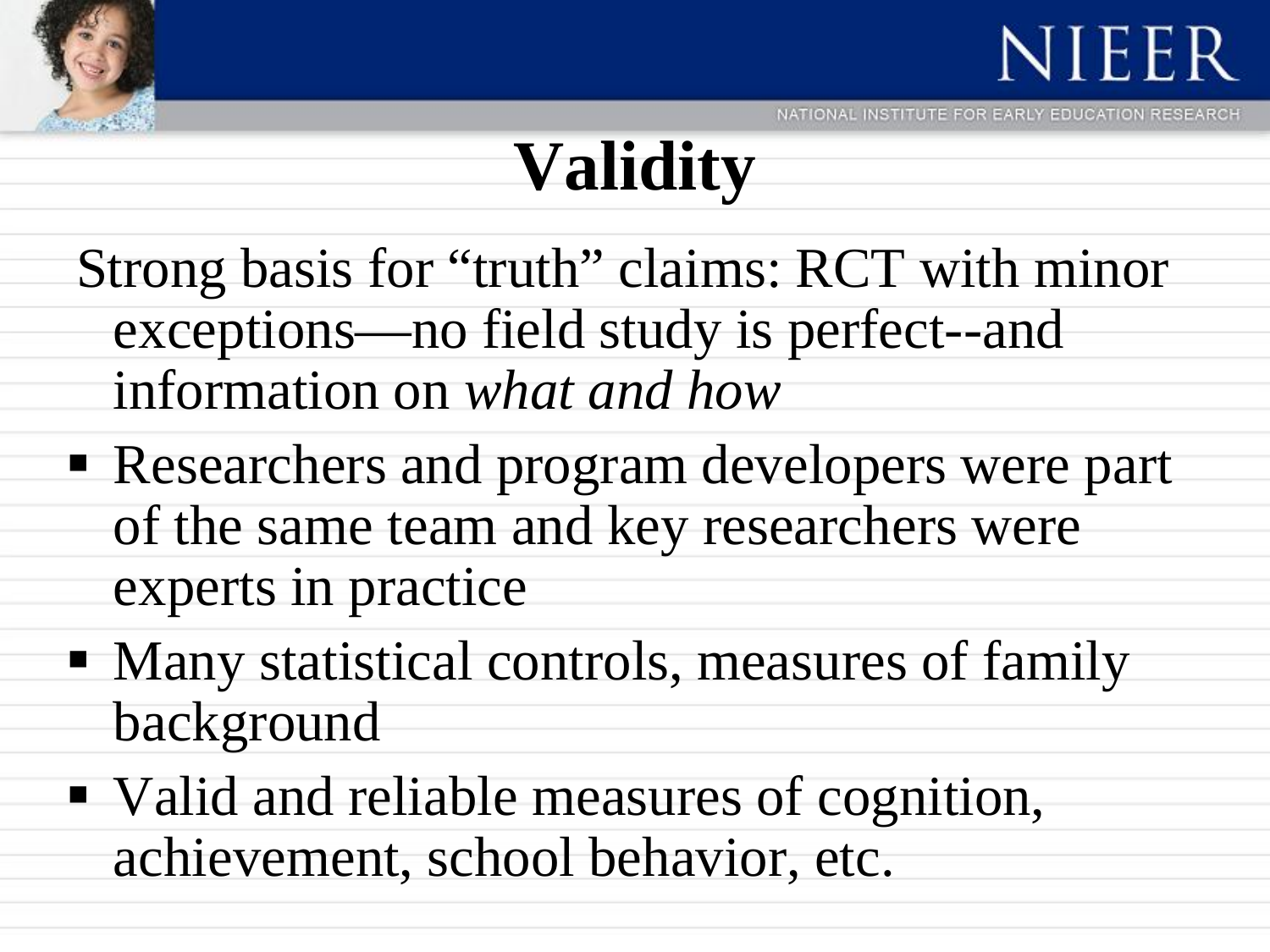

NATIONAL INSTITUTE FOR EARLY EDUCATION RESEARCH

### **Materiality--measures that matter**

- Achievement and Behavior in School
- Special Education, Retention, and Dropout
- **-** Delinquency and Crime
- **Employment and Earnings**
- Benefit-Cost Analysis--what is the economic value?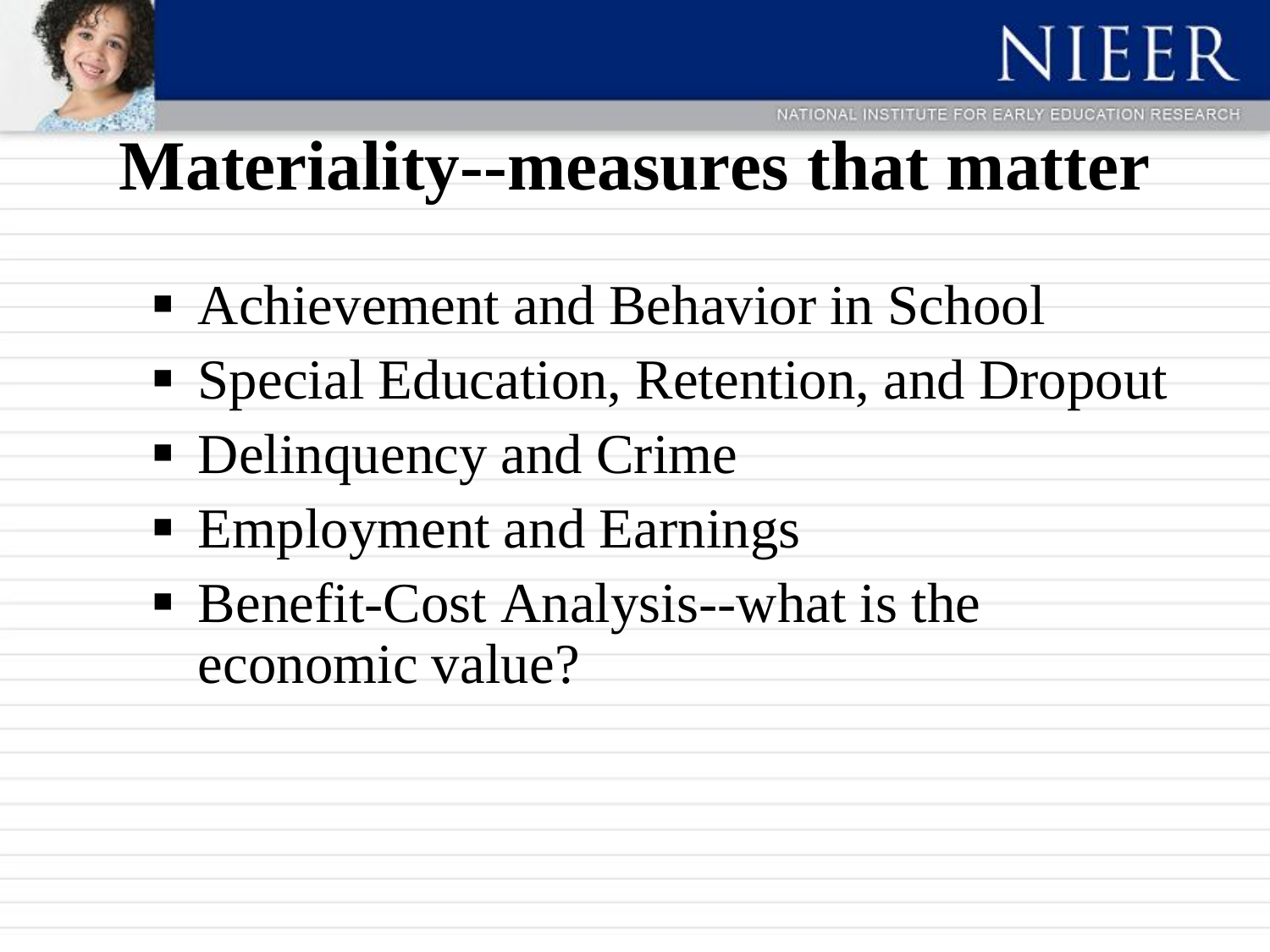

NATIONAL INSTITUTE FOR EARLY EDUCATION RESEARCH

#### Perry Preschool Cognitive Effects Do No Fade Out Over Time

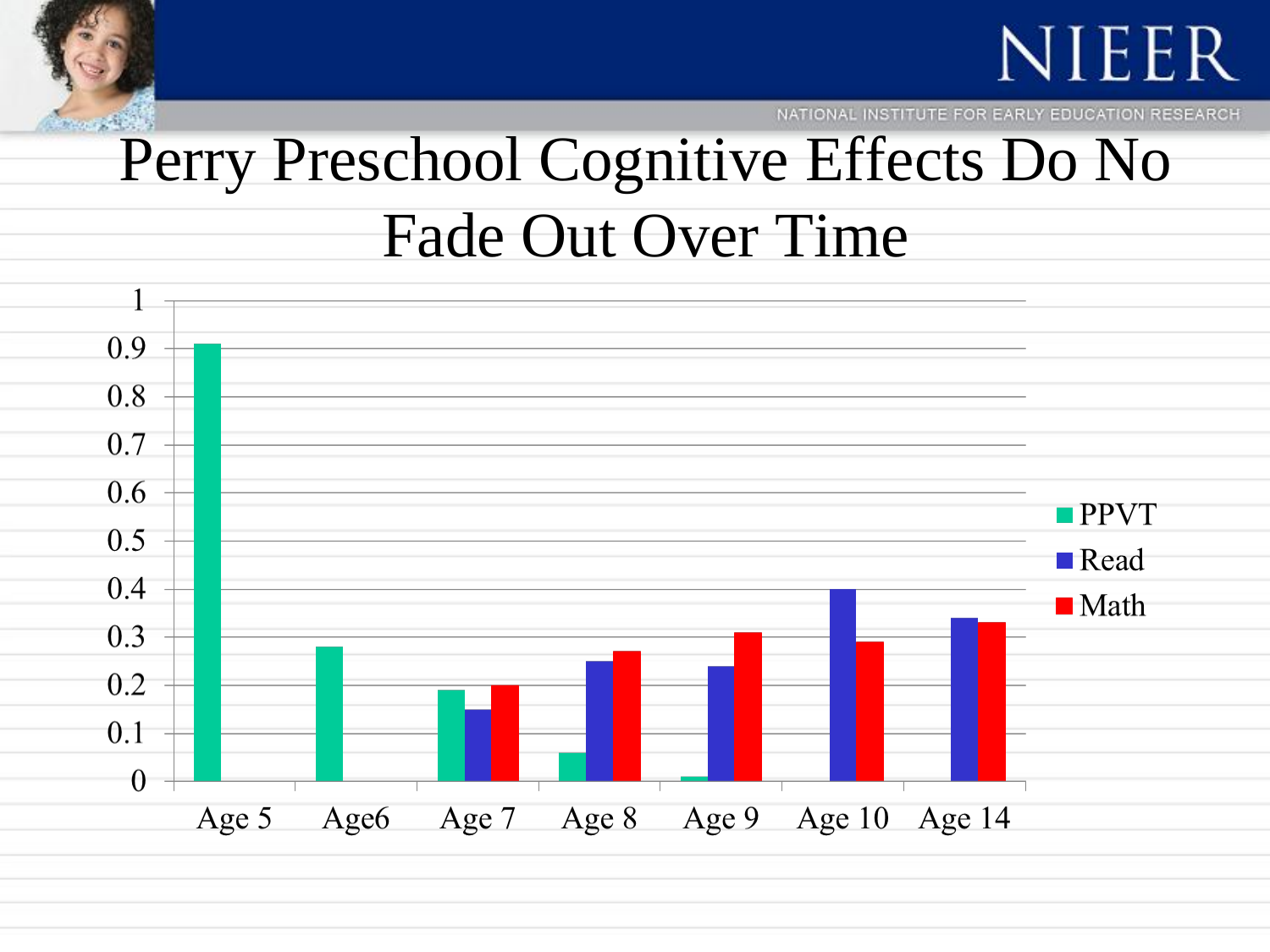

### **Nurse Family Partnership**

- **Home visitation for disadvantaged mothers and** children beginning prenatally
- Conducted by David Olds, program developer
- Series of randomized trials (true experiments)
- Moved on to more diverse populations
- Different geographic & socio-economic contexts
- Compared para-professionals to professionals
- **Developed legislative agenda to fund programs**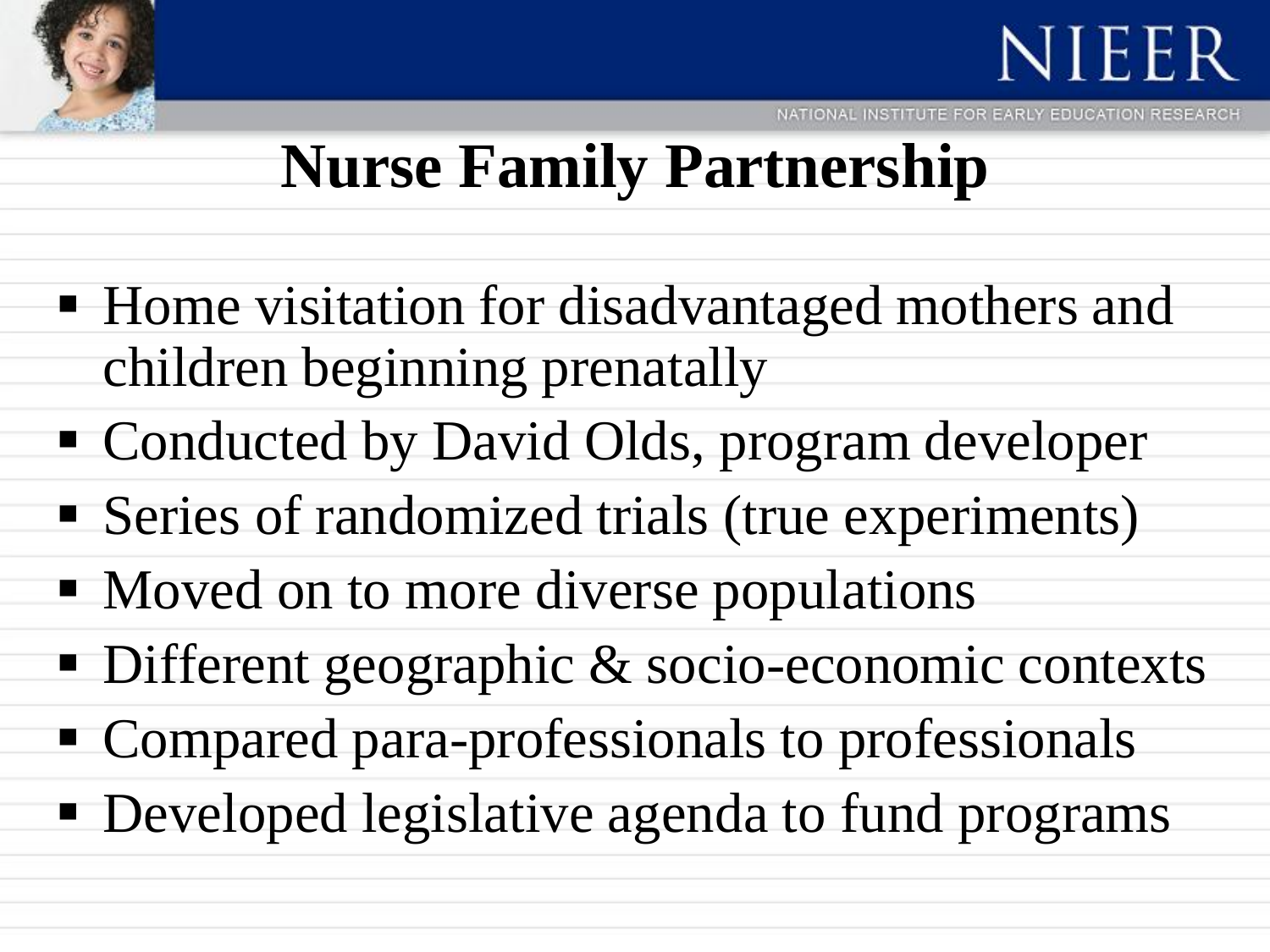

NATIONAL INSTITUTE FOR EARLY EDUCATION

### **NJ's Abbott Pre-K (31 high poverty cities): Rapid and timely research to inform policy**

- Descriptive research to:
	- Persuade key stakeholders in ECEC and education
	- Persuade State Supreme Court
	- Persuade media and general public
- Initial Studies
	- Most existing ECEC is very low quality
	- Most of the children began school far behind
- After Implementation Begins Measure Progress
	- To chart a course for reaching goals
	- To generate continued support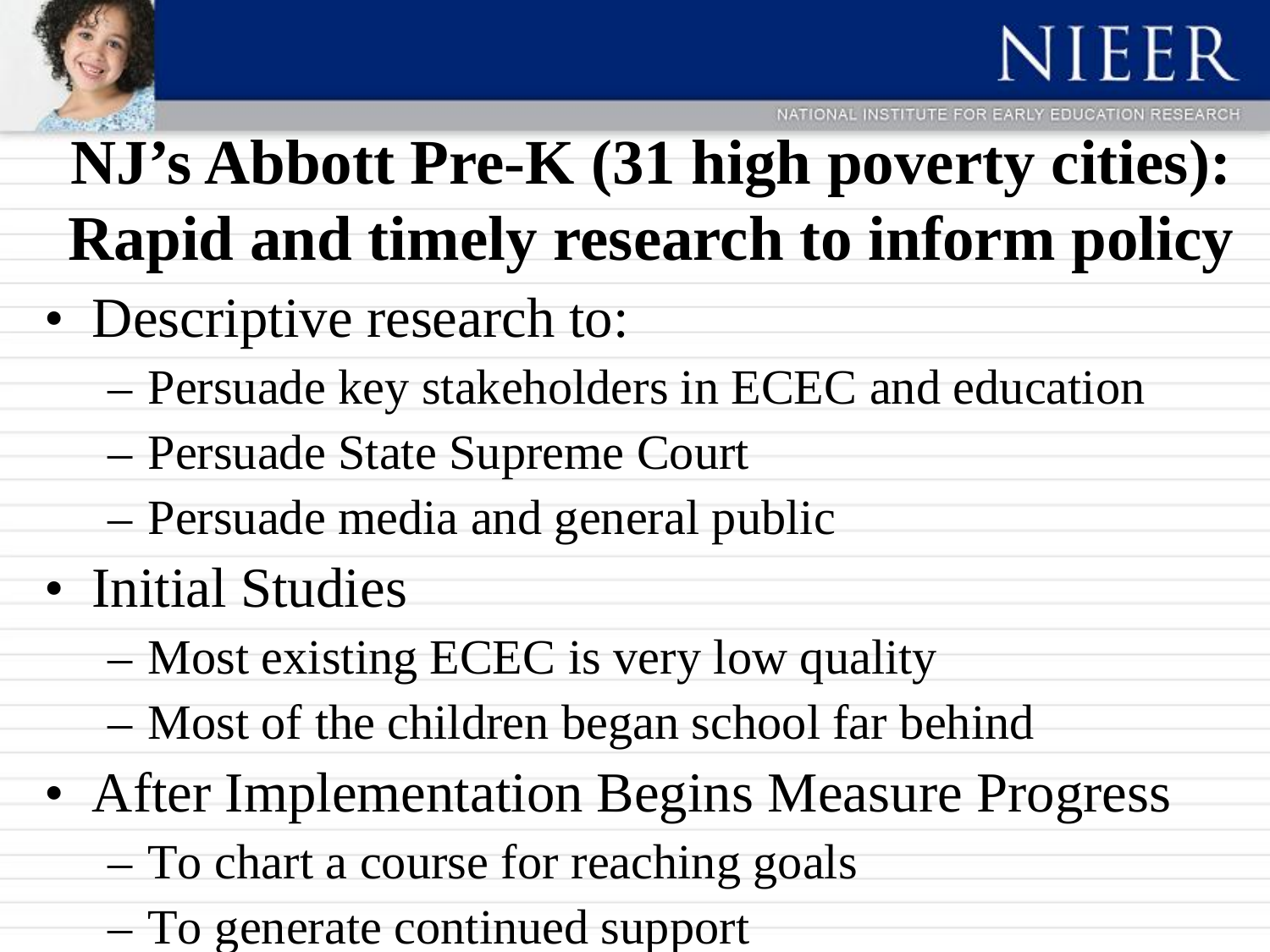

NATIONAL INSTITUTE FOR EARLY EDUCATION RESEARCH

#### **Lessons for Program Evaluation**

- Must begin with a clear goal or goals and a plan (which will change)
- Simple studies can capture the public imagination and understanding
- Have developers and decision makers (policy and practice) and researchers work together from the very beginning
- Distance between researchers and policy/practice leads to error
	- Evaluations designed by policy makers and programs alone tend to be weak
	- Evaluations designed by researchers alone tend to mismeasure & misinterpret
- Long-term consequences matter to people more than short-term
- **Measure implementation as well as outcomes—to explain**
- Communications are as important as the research